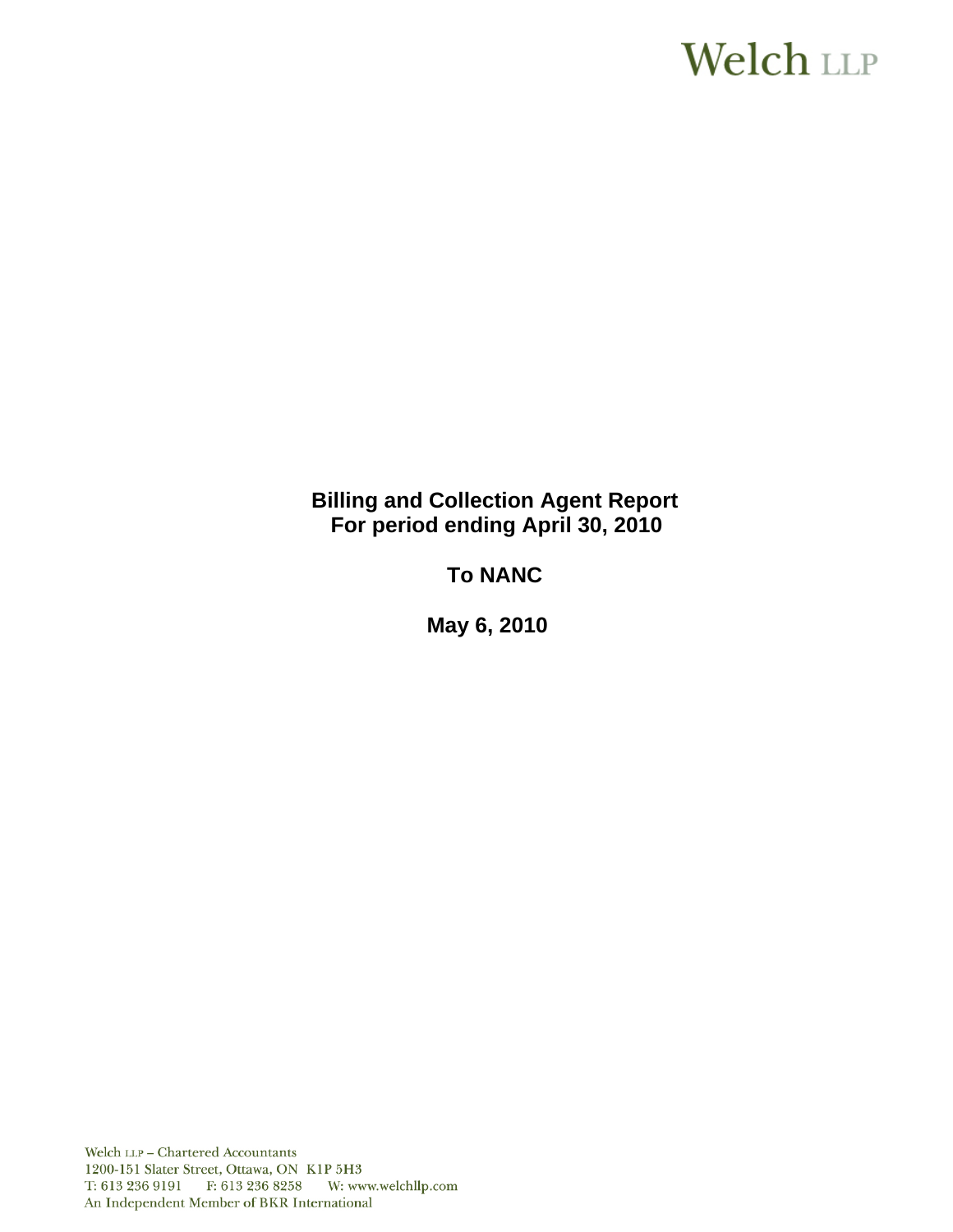# **NANPA FUND STATEMENT OF FINANCIAL POSITION APRIL 30, 2010**

| <b>Assets</b>                                                                    |           |                 |
|----------------------------------------------------------------------------------|-----------|-----------------|
| Cash Balance in bank account                                                     |           | \$<br>2,372,405 |
| Receivable from US Carriers                                                      | 168,199   |                 |
| Receivable from Canada                                                           | 5,912     |                 |
| Receivable from Caribbean countries                                              | 2,321     |                 |
| Receivables forwarded to FCC for collection (Over 90 days)                       | 290,063   |                 |
| Allowance for uncollectible accounts                                             | (342,000) | 124,495         |
| Prepaid maintenance contract                                                     |           | 4,800           |
| <b>Total assets</b>                                                              |           | 2,501,700       |
| Less: Accrued liabilities (see below for makeup)                                 |           | (690, 906)      |
| <b>Fund balance</b>                                                              |           | \$<br>1,810,794 |
| <b>Makeup of Accrued Liabilities</b> (see following page for additional details) |           |                 |
| <b>Welch LLP</b>                                                                 | 38,290    |                 |
| <b>NEUSTAR Pooling 1K Block Pooling Expenses</b>                                 | 376,996   |                 |
| <b>NEUSTAR Admin Expenses</b>                                                    | 261,669   |                 |

**\*\*\*\*\*\*\*\*\*\*\*\*\*\*\*\*\*\*\*\*\*\*\*\*\*\*\*\*\*\*\*\*\*\*\*\*\*\*\*\*\*\*\*\*\*\*\*\*\*\*\*\*\*\*\*\*\*\*\*\*\*\*\*\*\*\*\*\*\*\*\*\*\*\*\*\*\***

\$ 690,906

### **Other items of note**

During March, the bank account earned an average rate of return of 0.426

Welch is negotiating an interim contract because the existing contract and allowed extension period has expired.

Data Collection Agent - USAC 13,951

The B&C WG and Welch asked the NANC to approve a revised contribution factor of 0.0000181 as compared to the 0.0000171 for the 2010/11 funding period which was approved at the February 2010 NANC meeting. The reason for this request results from a re-evaluation of the budget costs and anticipated industry revenue at the end of April. This re-evaluation is performed each year to ensure that there is no major change in assumptions from those made at the time the budget and contribution factor are initially prepared. In prior years, there have been no major changes. This year the assumption made in February of the degree that the industry revenue base had decreased in 2009 was significantly different from the preliminary data received from USAC based on the Form 499A filed in April 2010. The revenue based decreased by 6% instead of the 1% predicted in February.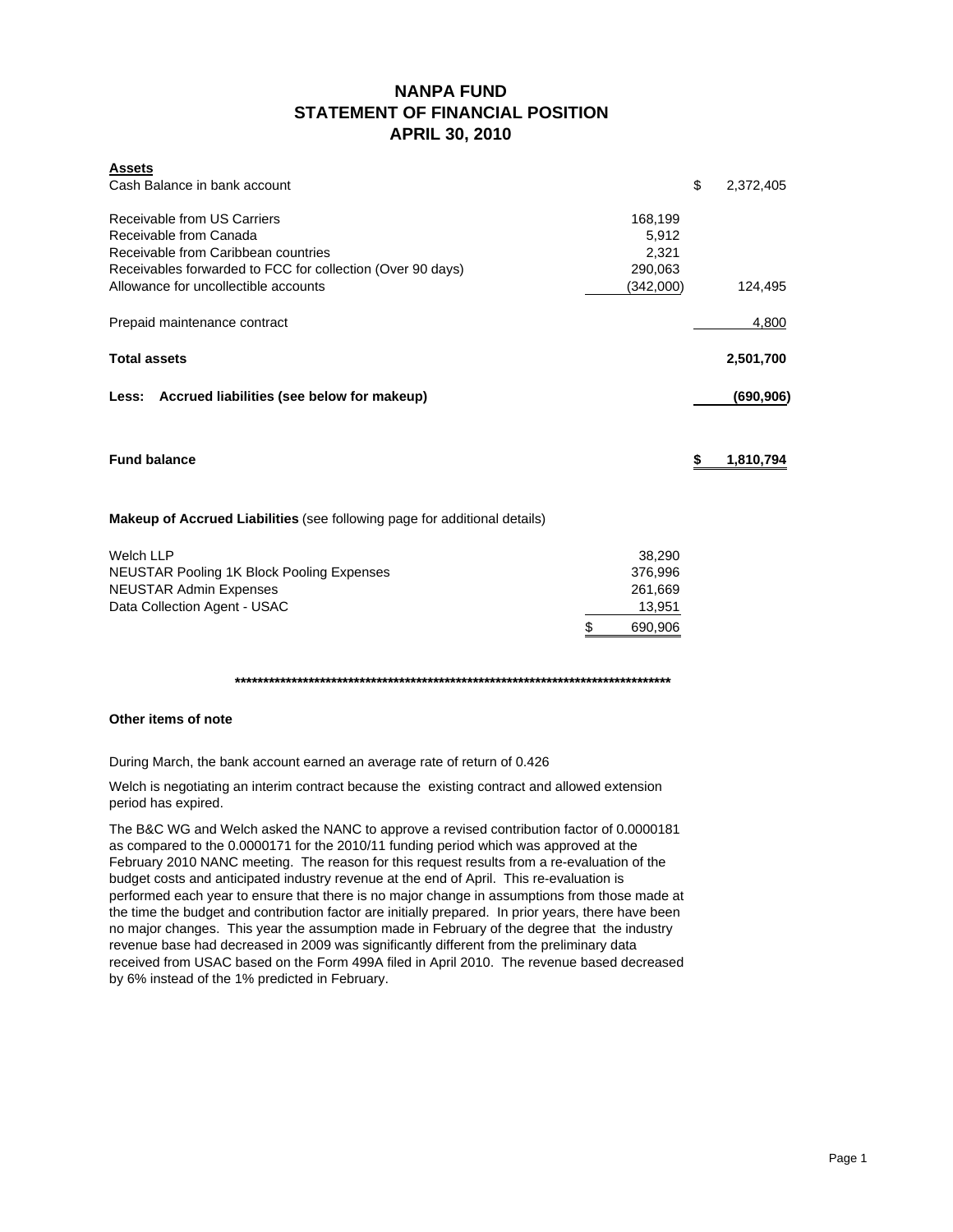#### **NANPA FUND FORECASTED STATEMENT OF CHANGES IN FUND BALANCEJULY 2009 TO JUNE 2010**

|                                                |            | <b>Actual</b>    |                 |                 |                          |                          |                 |                          |                 |           |                          |                 | <b>Budgeted</b> |                  |                          | Variance between                               |  |
|------------------------------------------------|------------|------------------|-----------------|-----------------|--------------------------|--------------------------|-----------------|--------------------------|-----------------|-----------|--------------------------|-----------------|-----------------|------------------|--------------------------|------------------------------------------------|--|
|                                                |            | <b>Jul-09</b>    | Aug-09          | Sep-09          | Oct-09                   | <b>Nov-09</b>            | Dec-09          | <b>Jan-10</b>            | Feb-10          | Mar-10    | Apr-10                   | Mav-10          | <b>Jun-10</b>   | <b>Total</b>     | <b>Budget</b>            | forecasted balance at<br>June 30/10 and budget |  |
| Revenue                                        |            |                  |                 |                 |                          |                          |                 |                          |                 |           |                          |                 |                 |                  |                          |                                                |  |
| <b>International Contributions</b>             |            |                  |                 |                 |                          |                          |                 |                          |                 |           |                          |                 |                 |                  |                          |                                                |  |
| Canada<br>Caribbean countries                  | (1)<br>(1) | 11,828<br>14.467 | 5,912<br>$\sim$ | 5,912<br>$\sim$ | 5,912<br>$\sim$          | 5,912<br>$\sim$          | 5,912<br>$\sim$ | 5,912<br>$\sim$          | 5,912<br>$\sim$ | 5,912     | 5,912<br>$\sim$          | 5,912<br>$\sim$ |                 | 70,948<br>14,467 | 70,948<br>14,467         |                                                |  |
| <b>Total International Contributions</b>       |            | 26,295           | 5,912           | 5,912           | 5,912                    | 5,912                    | 5,912           | 5,912                    | 5,912           | 5,912     | 5,912                    | 5,912           |                 | 85,415           | 85,415                   |                                                |  |
| Domestic Contributions - US carriers           | (1)        | 1,524,170        | 151,995         | 105,690         | 108,557                  | 104,682                  | 122,555         | 105,392                  | 109,046         | 109,819   | 107,437                  | 108,738         |                 | 2,658,081        | 2,487,497                | 170,584                                        |  |
| Late filing fees for Form 499A                 | (2)        | 4,550            |                 | 1,800           | 1,700                    | 3,400                    | 4,100           | 6,700                    | 200             | 3,600     | 300)                     |                 | 115,000         | 100,650          | 115,000                  | 14,350                                         |  |
| Interest income                                | (3)        | 163              | 246             | 1,161           | 1,417                    | 1,410                    | 1,392           | 993                      | 856             | 961       | 1,193                    | 167             | 167             | 10,126           | 2,000                    | 8,126                                          |  |
| <b>Total revenue</b>                           |            | 1.546.078        | 158,153         | 110,963         | 117,586                  | 108.604                  | 133,959         | 105,597                  | 116,014         | 113.092   | 114,242                  | 114,817         | 115,167         | 2,854,272        | 2,689,912                | 164,360                                        |  |
|                                                |            |                  |                 |                 |                          |                          |                 |                          |                 |           |                          |                 |                 |                  |                          |                                                |  |
| <b>Expenses</b><br><b>NANPA Administration</b> | (4), (8)   | 122.883          | 122.309         | 131,876         | 177,304                  | 122.743                  | 129,567         | 128,500                  | 133.316         | 132,536   | 129,132                  | 131,833         | 131.833         | 1,593,832        | 1,475,600                | 118,232                                        |  |
| 1K Block Pooling Administration                | (4), (7)   | 189,373          | 200,156         | 215,254         | 188,498                  | 188,498                  | 188,498         | 188,498                  | 188,498         | 188,498   | 188,498                  | 188,498         | 188,498         | 2,301,265        | 2,263,289                | 37,976                                         |  |
| pANI                                           | (9)        |                  |                 |                 | $\overline{\phantom{a}}$ | $\overline{\phantom{a}}$ |                 | $\overline{\phantom{a}}$ |                 |           | $\overline{\phantom{a}}$ | $\sim$          |                 |                  | 200,000                  | 200,000)                                       |  |
| <b>Billing and Collection</b>                  |            |                  |                 |                 |                          |                          |                 |                          |                 |           |                          |                 |                 |                  |                          |                                                |  |
| Welch LLP                                      | (4)        | 19.900           | 19,900          | 19,900          | 19,900                   | 19.900                   | 19,900          | 19,900                   | 19,900          | 19,900    | 19,900                   | 19,900          | 19,900          | 238,800          | 238,800                  |                                                |  |
| Data Collection Agent                          | (5)        | 4,183            | 9,456           | 6,532           | 3,915                    | 4,231                    | 3,405           | 4,545                    | 2,580           | 3,246     | 6,255                    | 4,450           | 4,450           | 57,248           | 53,400                   | 3,848                                          |  |
| <b>Annual Operations Audit</b>                 | (6)        | $\sim$           | $\sim$          | 34,000          | $\sim$                   |                          |                 | $\sim$                   |                 |           | $\overline{\phantom{a}}$ |                 |                 | 34,000           | 34,000                   |                                                |  |
| <b>Carrier Audits</b>                          | (10)       |                  |                 |                 |                          |                          |                 |                          |                 |           |                          |                 |                 |                  | 700,000                  | 700,000)                                       |  |
| Bad debt expense                               | (11)       | 27.606           |                 | 37,216          |                          | 2.416                    | 6.684           | 20.336                   |                 | 5,460     | 4.868)                   |                 |                 | 70.562           |                          | 70,562                                         |  |
| <b>Total expenses</b>                          |            | 363.945          | 351,821         | 444,778         | 389,617                  | 337,788                  | 334,686         | 361,779                  | 344,294         | 338,720   | 338,917                  | 344,681         | 344.681         | 4,295,707        | 4.965.089                | (669,382                                       |  |
| Net revenue (expenses)                         |            | 1,182,133        | 193,668)        | 333,815) (      | 272,031)                 | 229,184)                 | 200,727)        | 256,182)                 | 228,280)        | 225,628)  | 224,675) (               | 229,864) (      | 229,514)        | $1,441,435$ )    | 2,275,177)               | 833,742                                        |  |
| Opening fund balance                           |            | 2,792,851        | 3,974,984       | 3,781,316       | 3,447,501                | 3,175,470                | 2,946,286       | 2,745,559                | 2,489,377       | 2,261,097 | 2,035,469                | 1,810,794       | 1,580,930       | 2,792,851        | 1,775,177                | 17,674                                         |  |
| <b>Closing fund balance</b>                    |            | 3,974,984        | 3,781,316       | 3,447,501       | 3,175,470                | 2,946,286                | 2,745,559       | 2,489,377                | 2,261,097       | 2,035,469 | 1,810,794                | 1,580,930       | 1,351,416       | $1,351,416$ -    | 500,000                  | 851,416                                        |  |
| Fund balance makeup:                           |            |                  |                 |                 |                          |                          |                 |                          |                 |           |                          |                 |                 |                  |                          |                                                |  |
| Contingency                                    |            | 500.000          | 500,000         | 500,000         | 500.000                  | 500,000                  | 500,000         | 500,000                  | 500,000         | 500,000   | 500,000                  | 500,000         | 500,000         | 500,000          | 500,000                  |                                                |  |
| Surplus                                        |            | 3,474,984        | 3,281,316       | 2,947,501       | 2,675,470                | 2,446,286                | 2,245,559       | 1,989,377                | 1,761,097       | 1,535,469 | 1,310,794                | 1,080,930       | 851,416         | 851,416          | $\overline{\phantom{a}}$ |                                                |  |
|                                                |            | 3.974.984        | 3.781.316       | 3,447,501       | 3.175.470                | 2.946.286                | 2,745,559       | 2.489.377                | 2.261.097       | 2.035.469 | 1.810.794                | 1.580.930       | 1,351,416       | 1,351,416        | 500,000                  |                                                |  |

#### **Assumptions:**

**(1)** The US carrier contributions for the period from July 2009 to June 2010 and the International carrier revenue is based upon actual billings.

**(2)** These fees represent the \$100 late filing fee charged to those companies that do not file the Form 499A by the due date.

**(3)** Interest income projections are estimates

**(4)** The expenses for the NANPA Administration, 1K Block Pooling and Welch LLP are based on contracts in force.

The contract with Welch LLP expires September 30, 2009. A six month extension until March 31, 2010 under the same terms has been

exercised. The expense for B&C Agent for April 2010 to June 2010 is based on the current contract.

**(5)** The expense for the Data Collection Agent is based on estimate of costs by USAC for the 2009 calendar year.

**(6)** The contract for the annual operations audit has been awarded to Ernst & Young. The cost is \$34,000.

**(7)** The May forecasted amount includes the forecasted monthly billing of \$188,498.

**(8)** The May forecasted amount includes the forecasted monthly billing of \$131,833

**(9)** Interim p-ANI administration is now covered under the new Pooling contract. \$200,000 has been allowed for the cost of permanent pANI in 2009/10. No change order

has been issued. There has been no further action regarding this matter so the \$200,000 has been removed from the forecast.

**(10)** The budget allowed \$700,000 for carrier audits. There will not be any performed in the remaining period January to June 2010.

**(11)** The allowance covers all accounts considered potentially uncollectible at April 30, 2010. This will be covered by the contingency allowance.

#### **Reconciliation of Forecast at June 30, 2010 to Budget**

| Budgeted fund balance at June 30/10 - contingency                               | 500,000    |
|---------------------------------------------------------------------------------|------------|
|                                                                                 |            |
|                                                                                 |            |
| Increase in fund balance between budget period (March 2009) and June 2009       | 17,674     |
| Additional billings over estimate from budget                                   | 170,584    |
| Late filing fees (reversal) for Form 499A - 2009                                | (14, 350)  |
| Additional interest earned to date compared to budget                           | 8.126      |
| NANP Admin - difference between budget and actual contract awarded after budget |            |
| period                                                                          | (118, 232) |
|                                                                                 |            |
| NANP - change orders                                                            |            |
| Data Collection fees - Adjustment to actual from budget                         | (3,848)    |
| Bad debts not budgeted for                                                      | (70, 562)  |
| Pooling change orders                                                           | (37, 976)  |
| Carrier audits that will not be performed                                       | 700,000    |
| Permanent pANi that will not be expended prior to June 30th.                    | 200.000    |
| Fund balance at June 30/10                                                      | 1.351.416  |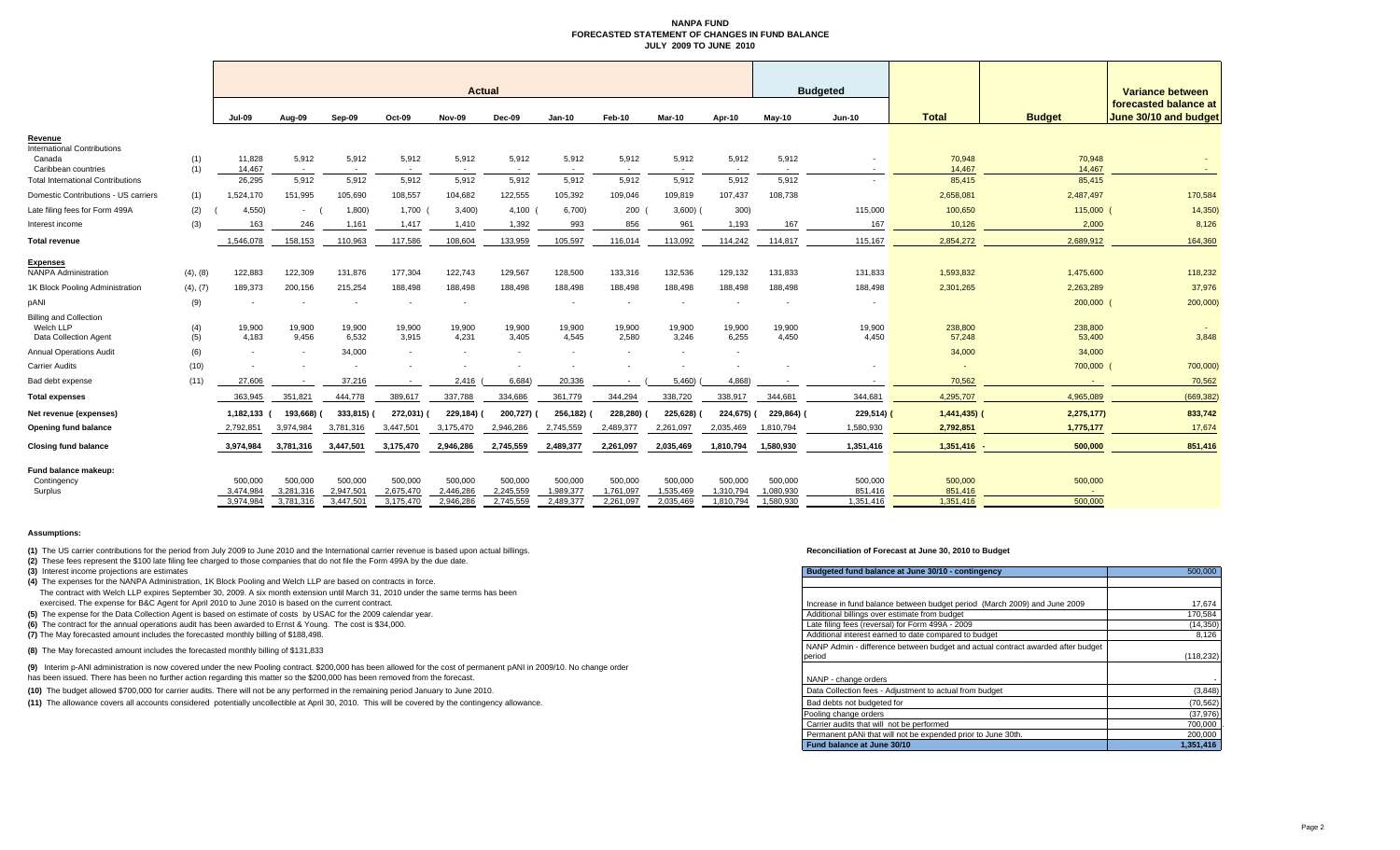#### **NANPA FUND FORECASTED STATEMENT OF CHANGES IN FUND BALANCE JULY 2010 TO APRIL 2011**

|                                                                                                                                             |              |                                   |                                   |                                   | <b>Projection</b>                 |                                   |                                   |                                   |                                 |                               |                               |
|---------------------------------------------------------------------------------------------------------------------------------------------|--------------|-----------------------------------|-----------------------------------|-----------------------------------|-----------------------------------|-----------------------------------|-----------------------------------|-----------------------------------|---------------------------------|-------------------------------|-------------------------------|
|                                                                                                                                             |              | <b>Jul-10</b>                     | Aug-10                            | <b>Sep-10</b>                     | Oct-10                            | <b>Nov-10</b>                     | <b>Dec-10</b>                     | $Jan-11$                          | Feb-11                          | Mar-11                        | Apr-11                        |
| <b>Projected Revenue</b><br><b>International Contributions</b><br>Canada<br>Caribbean countries<br><b>Total International Contributions</b> | (1)<br>(1)   | 6,670<br>16,403<br>23,073         | 6,670<br>$\blacksquare$<br>6,670  | 6,670<br>6,670                    | 6,670<br>6,670                    | 6,670<br>6,670                    | 6,670<br>÷,<br>6,670              | 6,670<br>6,670                    | 6,670<br>6,670                  | 6,670<br>6,670                | 6,670<br>6,670                |
| Domestic Contributions - US carriers                                                                                                        | (1)          | 2,166,218                         | 186,850                           | 186,850                           | 186,850                           | 186,850                           | 186,850                           | 186,850                           | 186,850                         | 186,850                       | 186,850                       |
| Late filing fees for Form 499A                                                                                                              | (2)          |                                   |                                   |                                   |                                   |                                   |                                   |                                   |                                 |                               | ٠                             |
| Interest income                                                                                                                             | (3)          | 1,000                             | 1,000                             | 1,000                             | 1,000                             | 1,000                             | 1,000                             | 1,000                             | 1,000                           | 1,000                         | 1,000                         |
| Total projected revenue                                                                                                                     |              | 2,190,291                         | 194,520                           | 194,520                           | 194,520                           | 194,520                           | 194,520                           | 194,520                           | 194,520                         | 194,520                       | 194,520                       |
| <b>Projected Expenses</b><br><b>NANPA Administration</b>                                                                                    | (4)          | 131,000                           | 166,000                           | 191,000                           | 131,000                           | 131,000                           | 131,000                           | 131,000                           | 131,000                         | 131,000                       | 131,000                       |
| 1K Block Pooling Administration                                                                                                             | (5)          | 188,498                           | 186,934                           | 185,365                           | 185,365                           | 185,365                           | 185,365                           | 185,365                           | 185,365                         | 185,365                       | 185,365                       |
| pANI                                                                                                                                        | (6)          | 16,666                            | 16,666                            | 16,666                            | 16,666                            | 16,666                            | 16,666                            | 16,666                            | 16,666                          | 16,666                        | 16,666                        |
| <b>Billing and Collection</b><br>Welch LLP<br>Data Collection Agent                                                                         | (7)<br>(8)   | 19,900<br>4,500                   | 19,900<br>4,500                   | 19,900<br>4,500                   | 19,900<br>4,500                   | 19,900<br>4,500                   | 19,900<br>4,500                   | 19,900<br>4,500                   | 19,900<br>4,500                 | 19,900<br>4,500               | 19,900<br>4,500               |
| <b>Annual Operations Audit</b>                                                                                                              | (9)          |                                   | $\blacksquare$                    | 36,000                            |                                   |                                   |                                   |                                   |                                 |                               | ٠                             |
| <b>Carrier Audits</b><br>Bad debt expense (recovery)                                                                                        | (10)<br>(11) | $\overline{\phantom{a}}$          |                                   | 70,000                            | $\overline{\phantom{a}}$          |                                   |                                   |                                   | 700,000                         |                               |                               |
| <b>Total projected expenses</b>                                                                                                             |              | 360,564                           | 394,000                           | 523,431                           | 357,431                           | 357,431                           | 357,431                           | 357,431                           | ٠<br>1,057,431                  | 357,431                       | $\sim$<br>357,431             |
| Projected Net revenue (expenses)                                                                                                            |              | 1,829,727                         | 199.480) (                        | 328,911) (                        | 162,911) (                        | 162,911) (                        | 162,911) (                        | 162,911) (                        | 862,911) (                      | 162,911) (                    | 162,911)                      |
| <b>Projected Opening fund balance</b>                                                                                                       |              | 1,351,416                         | 3,181,143                         | 2,981,663                         | 2,652,752                         | 2,489,841                         | 2,326,930                         | 2,164,019                         | 2,001,108                       | 1,138,197                     | 975,286                       |
| <b>Projected Closing fund balance</b>                                                                                                       |              | 3,181,143                         | 2,981,663                         | 2,652,752                         | 2,489,841                         | 2,326,930                         | 2,164,019                         | 2,001,108                         | 1,138,197                       | 975,286                       | 812,375                       |
| Projected Fund balance makeup:<br>Contingency<br>Surplus                                                                                    |              | 500,000<br>2,681,143<br>3,181,143 | 500,000<br>2,481,663<br>2,981,663 | 500,000<br>2,152,752<br>2,652,752 | 500,000<br>1,989,841<br>2,489,841 | 500,000<br>1,826,930<br>2,326,930 | 500,000<br>1,664,019<br>2,164,019 | 500,000<br>1,501,108<br>2,001,108 | 500,000<br>638,197<br>1,138,197 | 500,000<br>475,286<br>975,286 | 500,000<br>312,375<br>812,375 |

#### **Assumptions:**

**(1)** The contributions for July 2010 - April 2011 are estimated based on the budget for 2010/11

(2) These fees represent the \$100 late filing fee charged to those companies that do not file the Form 499A by the due date.

**(3)** Interest income projections are estimates

**(4)** The cost of NANPA Administration is based on contract in force until January 8, 2011. **(5)** The expense for the 1K Block Pooling is based on the contract in force.

**(6)** Interim p-ANNI administration is now covered under the new Pooling contract. \$200,000 has been allowed for the cost of permanent pANI in 2010/11. No change order has been issued.

**(7)** The cost of B&C Agent is based on the cost of the expired Welch LLP contract.

**(8)** The expense for the Data Collection Agent is based on estimate of costs by USAC for the 2010 calendar year.<br>**(9)** The cost of the annual operations audit is based on the cost of the prior year's audit.

**(10)** The budget allowed \$700,000 for carrier audits. **(11)** The allowance covers all accounts considered potentially uncollectible. This will be covered by the contingency allowance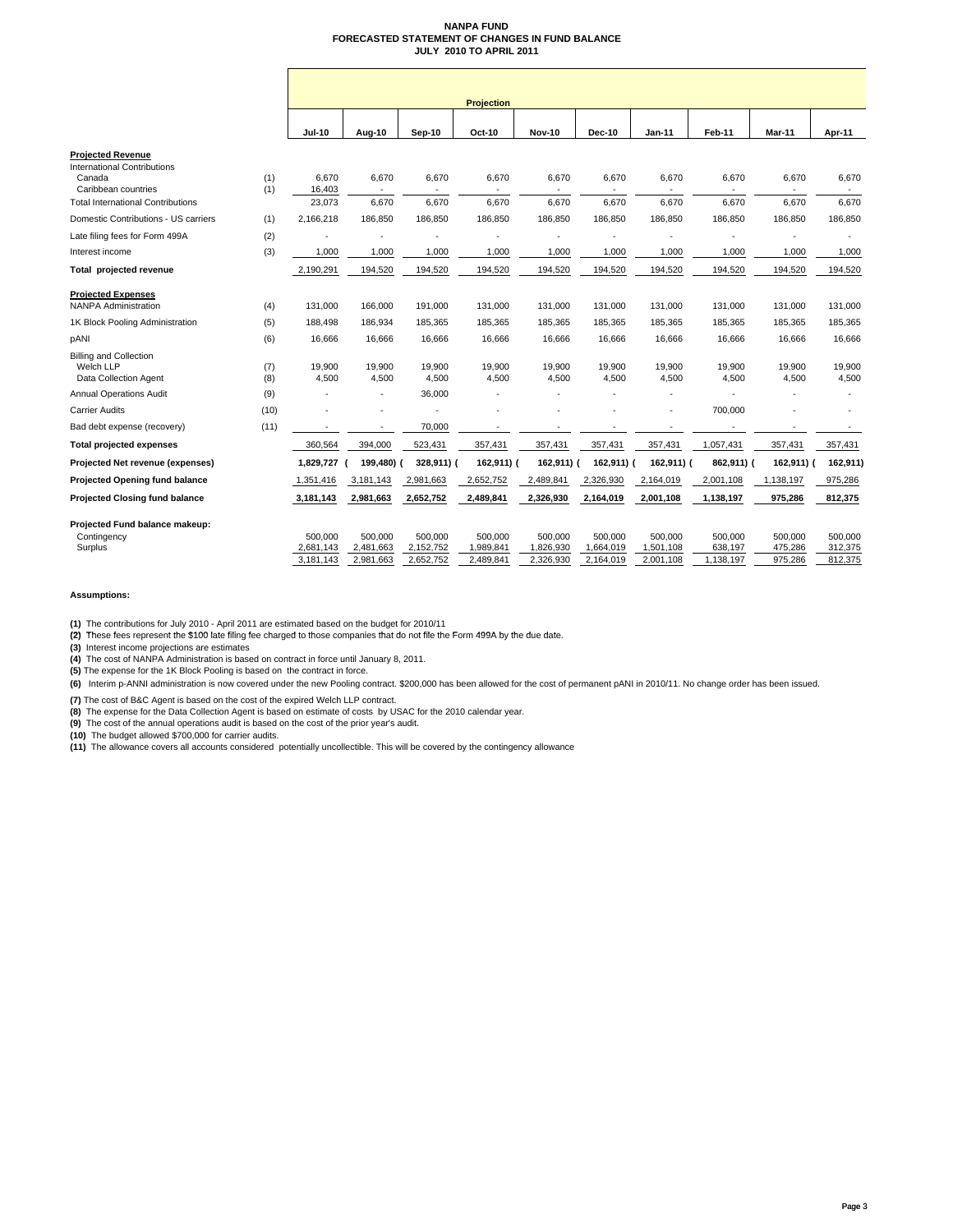#### **NANPA FUND CURRENT AND FORECASTED LIABILITIES**

|                                                                                                                      |          |                               | Current |         |               |               |         |               |         |         |
|----------------------------------------------------------------------------------------------------------------------|----------|-------------------------------|---------|---------|---------------|---------------|---------|---------------|---------|---------|
|                                                                                                                      |          |                               | Apr-10  | May-10  | <b>Jun-10</b> | <b>Jul-10</b> | Aug-10  | <b>Sep-10</b> | Oct-10  | Nov-10  |
| <b>NEUSTAR - NANPA Administration contract</b><br>- Authorization by the FCC has not been received for payment       |          |                               | 261,669 | 131,833 | 131,833       | 131,000       | 166,000 | 191,000       | 131,000 | 131,000 |
| March 2010<br>April 2010                                                                                             | \$       | 132,537<br>129,132            |         |         |               |               |         |               |         |         |
|                                                                                                                      | \$       | 261,669                       |         |         |               |               |         |               |         |         |
| <b>NEUSTAR - Block Pooling contract</b><br>- Authorization by the FCC has not been received for payment              |          |                               | 376,996 | 188,498 | 188,498       | 188,498       | 186,934 | 185,365       | 185,365 | 185,365 |
| March 2010<br>April 2010                                                                                             | \$<br>٩  | 188,498<br>188,498<br>376,996 |         |         |               |               |         |               |         |         |
| Welch LLP - Billing & Collection Agent<br>- Authorization by the FCC has not been received for payment               |          |                               | 38,290  | 19,900  | 19,900        | 19,900        | 19,900  | 19,900        | 19,900  | 19,900  |
| March 2010<br>April 2010 (estimate)                                                                                  | \$<br>\$ | 18,390<br>19,900<br>38,290    |         |         |               |               |         |               |         |         |
| <b>USAC - Data Collection Agent</b><br>- Authorization by the FCC has not been received for payment<br>February 2010 |          | 3,246                         | 13,951  | 4,450   | 4,450         | 4,500         | 4,500   | 4,500         | 4,500   | 4,500   |
| March 2010<br>April 2010 (estimate)                                                                                  | S        | 6,255<br>4,450<br>13,951      |         |         |               |               |         |               |         |         |
| <b>Carrier audits</b>                                                                                                |          |                               |         |         |               |               |         |               |         |         |
| Ernst & Young LLP- Annual operations audit<br>Accrual for 2010/11 audit fee                                          | \$       |                               |         |         |               |               |         | 36,000        |         |         |
| <b>NEUSTAR - pANI administration</b>                                                                                 | \$       |                               |         |         |               | 16,666        | 16,666  | 16,666        | 16,666  | 16,666  |
| Total                                                                                                                |          |                               | 690,906 | 344,681 | 344,681       | 360,564       | 394,000 | 453,431       | 357,431 | 357,431 |
|                                                                                                                      |          |                               |         |         |               |               |         |               |         |         |